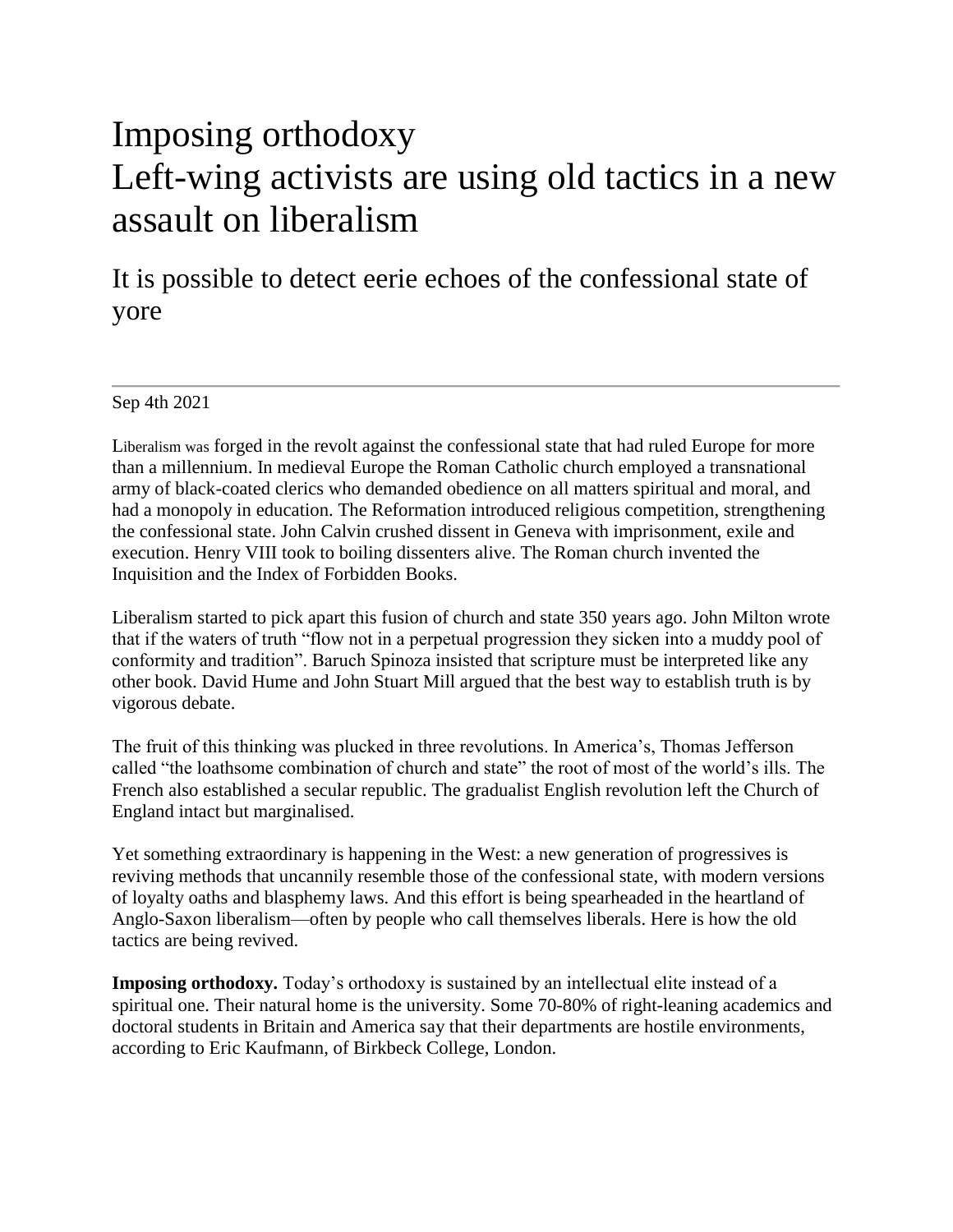The progressive left is even more dominant among students. There's nothing new about leftwing student revolts, but the protests of the 1960s were against the remnants of the confessional state: radicals at Berkeley in California turned Sproul Plaza into a free-speech zone, where anything could be said, and People's Park into a free-for-all zone, where anything could be done. Today's radicals demand the enforcement of codes of behaviour and speech. A poll of more than 4,000 four-year college students for the Knight Foundation in 2019 found that 68% felt that students cannot say what they think because their classmates might find it offensive.

**Proselytising.** Religious faiths have always had a vanguard, such as the Jesuit order, who see it as their job to move the boundaries of belief and behaviour towards righteousness. The vanguard of the woke revolution are young activists. Belief in foundations of liberalism such as free speech declines with each generation. The Pew Research Centre notes that 40% of millennials favour suppressing, in various unspecified ways, speech deemed offensive to minorities, compared with 27% among Gen Xers, 24% among baby-boomers and only 12% among the oldest cohorts.

Progressives replace the liberal emphasis on tolerance and choice with a focus on compulsion and power. As in many religions, righteous folk have a duty to challenge immorality wherever they find it. They find a lot of it, believing that white people can be guilty of racism even if they don't consciously discriminate against others on the basis of race, because they are beneficiaries of a system of exploitation. Classical liberals conceded that your freedom to swing your fist stops where my nose begins. Today's progressives argue that your freedom to express your opinions stops where my feelings begin.

**Expelling heretics**. The new confessional state enforces ideological conformity by expelling heretics from their jobs, a practice that liberals shed much blood trying to eradicate. In academia this is becoming wearily familiar.

In 2018 Colin Wright, a post-doctoral student at Penn State University, wrote two articles arguing that sex is a biological reality not a social construct, a statement that would once have been uncontroversial. Critics posted a warning that "Colin Wright is a Transphobe who supports Race Science" and sent emails to search committees condemning him. Sympathetic academics told him privately that they could not offer him a job as it was "too risky".

**Book banning.** In Restoration England Oxford University burned the works of Hobbes and Milton in the great quad next to the Bodleian Library. Today academics put trigger warnings on books, alerting students to the dangers of reading them. Young publishers try to get controversial books "cancelled".

Though they have failed on their highest-profile targets such as J.K. Rowling (publishers have to make money), they are succeeding with lesser fry, creating an atmosphere in which senior editors are less likely to bet on unknown authors with controversial opinions. Alexandra Duncan, a white American, even cancelled her own book, "Ember Days", after writing from the point of view of a black woman, something that is now dismissed as "cultural appropriation".